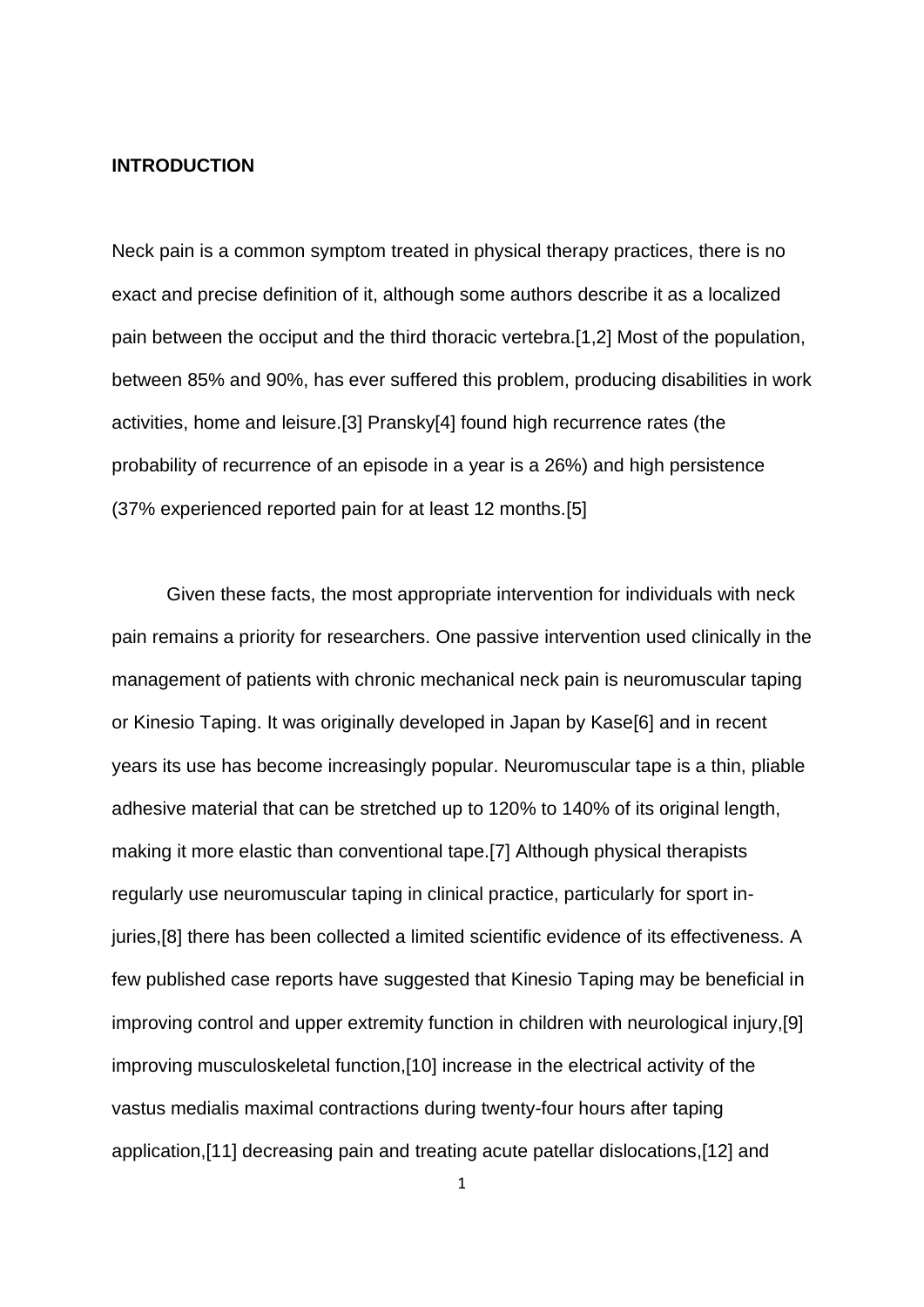reducing back pain[13-17]. More recently, several randomized clinical trials have suggested that Kinesio Taping may be effective for the treatment of shoulder pain,[18] acute whiplash[19] and, mechanical neck pain.[20] In patients with shoulder pain, Kinesio Taping immediately improved pain-free active shoulder range of motion but did not change pain or disability.[18] In individuals with acute whiplash, the application of Kinesio Taping slightly improved pain and cervical range of motion.[19] In patients with mechanical neck pain, the application of neuromuscular taping or cervical spine leads to reduction in pain and disability and increases in cervical range of movement (CROM).[20] Nevertheless, changes in these 3 studies were relatively small, which may indicate that the effects of Kinesio Taping are limited.

However, to date, no studies have evaluated the effects of neuromuscular taping in patients with chronic neck pain. The purpose of this study was to compare the immediate effects of a neuromuscular taping application to the cervical spine versus placebo tape application on neck pain, head position and cervical range of motion in patients with chronic mechanical neck pain.

#### **METHODS**

## **Study design**

Randomized double-blinded clinical trial

#### **Participants**

Participants were patients with a primary complaint of mechanical idiopathic chronic neck pain, referred to physical therapy treatment at a private clinic of the main researcher. Mechanical neck pain was defined as generalized neck or shoulder pain caused by sustained neck postures, neck movement, or palpation of the cervical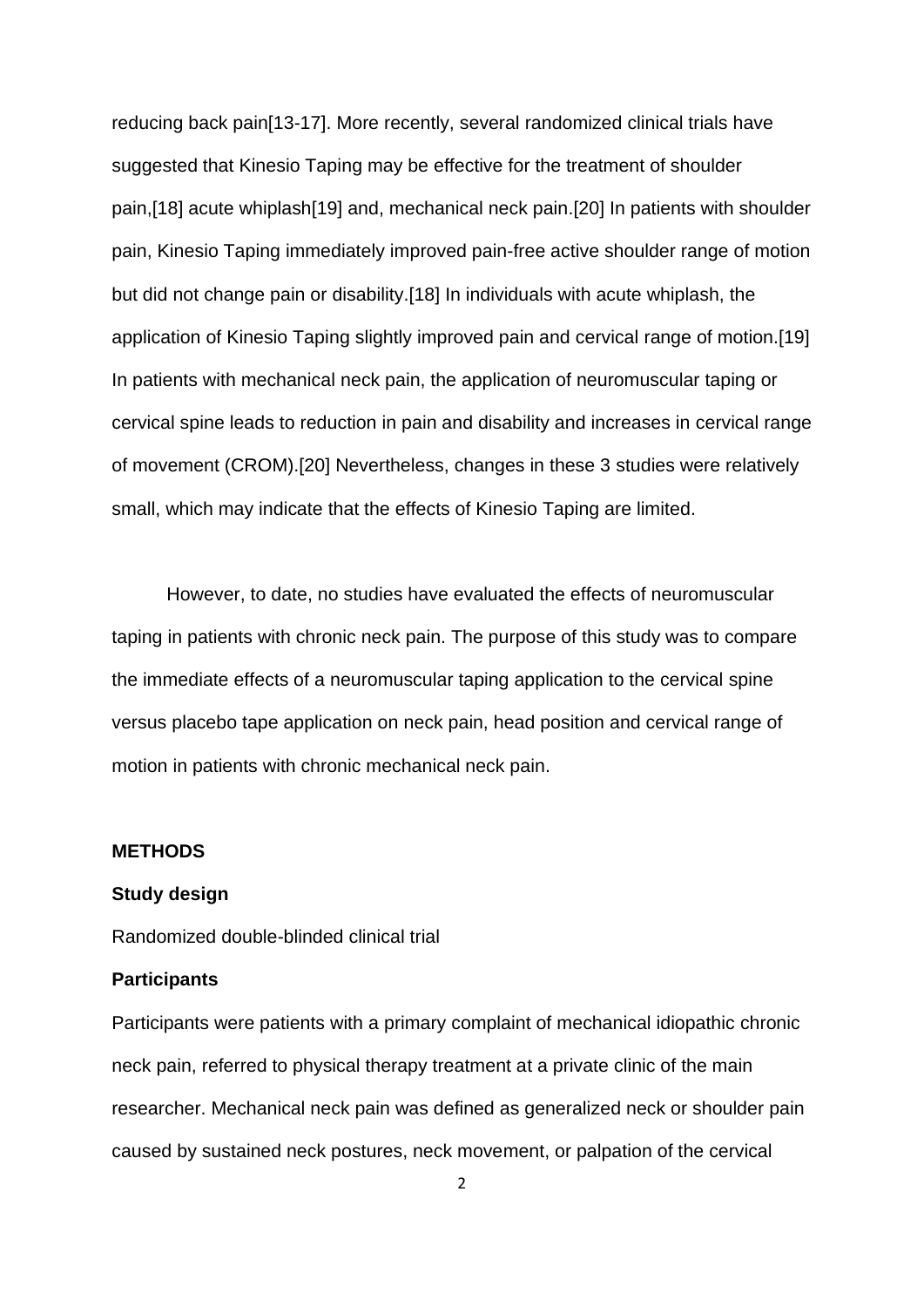musculature, more than 3 months pain evolution.[20] Exclusion criteria were as follows: (1) patients diagnosed with cervical osteoarthritis, (2) history of whiplash, (3) history of cervical surgery, (4) diagnosis of cervical radiculopathy or myelopathy, (5) patients who are carrying out another parallel treatment for the condition being treated, (6) patients who are taking any analgesic or anti-inflammatory drugs, (7) presence of any contraindications to the implementation of neuromuscular taping, (8) any tape allergy, and (9) being younger than 18 or older than 45 years of age. Informed consent was obtained from each patient before participation in the study, which was performed in accordance with the Helsinki Declaration. The study was approved by the Ethics and Research Committee of the University of Sevilla.

#### **Outcome measures**

The primary outcome measure was neck pain intensity and CROM and head position as secondary outcomes. Patients completed self-report measures at baseline and received a standardized history and physical examination by an experienced therapist. Demographic data, including age, gender, medical history, and location and nature of the symptoms, were collected. The outcome measures for this study consisted of a visual analogue scale (VAS) and cervical range of motion measurements. VAS (0, no pain; 10, maximum pain) was used to record the patient's current level of neck pain at resting state and during movement of the cervical spine (flexion, extension, bending and rotation). Reliability and validity testing of the VAS has been well documented in previous studies.[21,22] Cervical range of motion was assessed with the patient sitting comfortably on a chair, with both feet flat on the floor, hips and knees at 90° of flexion, and buttocks positioned against the back of the chair. A cervical range of motion device was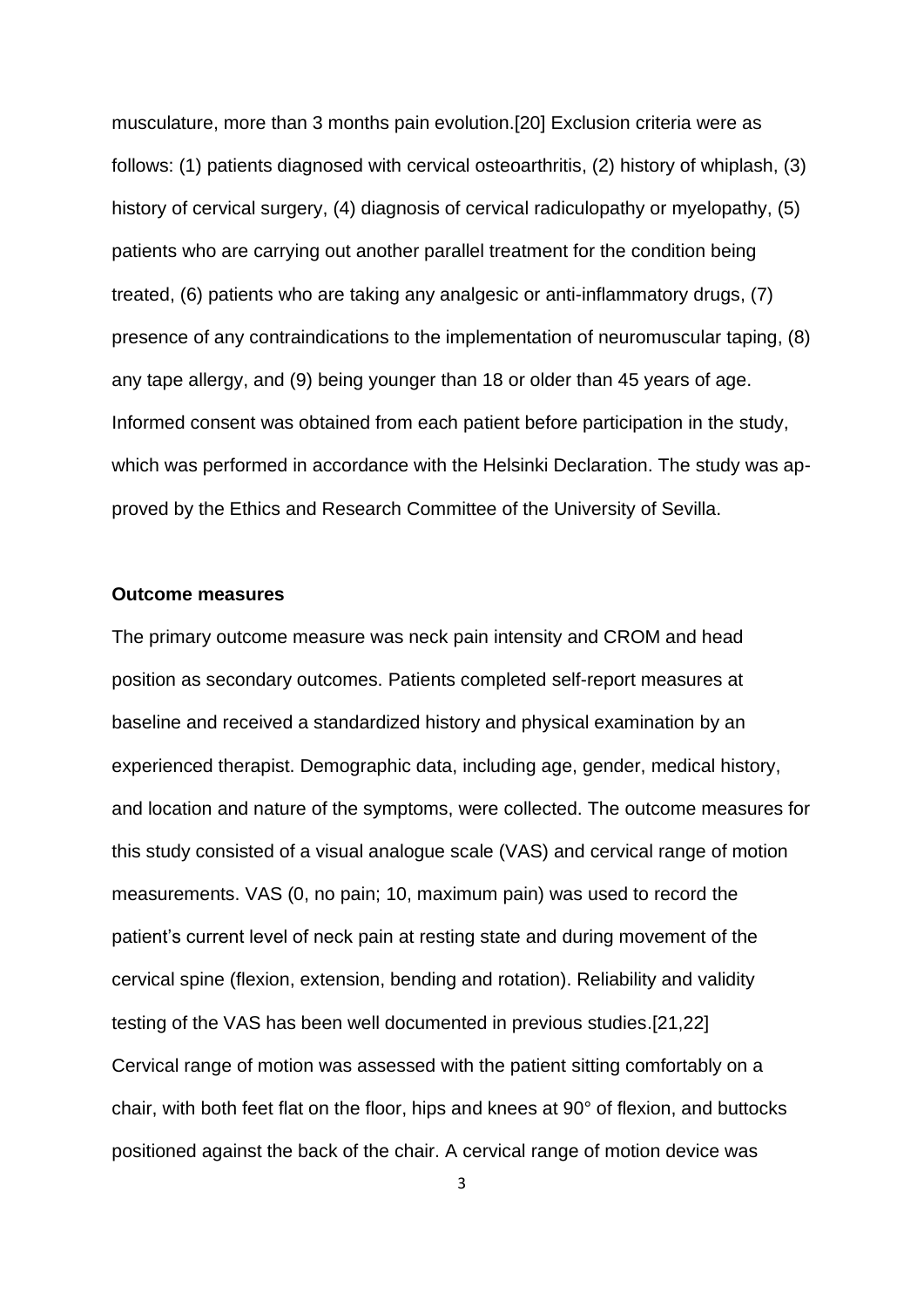placed on the top of the head, and the patient was asked to move the head as far as possible, without pain, in a standard fashion (flexion, extension, right lateral flexion, left lateral flexion, right rotation, and left rotation). Three trials were conducted for each direction of movement, and the mean values of the 3 trials were recorded for analysis.

Head position was assessed by measuring the craniocervical angle: the angle between the horizontal line through C7 and a line extending from the spinous process of the seventh cervical vertebra to the tragus.[23] Side-view pictures of each subject were taken in both sitting and standing positions, in order to assess head position. A digital camera with 18-55 mm zoom lens was mounted on a tripod; the base of the camera was set at the height of the subject´s shoulder and the subject in the center of the viewfinder. The tragus of the ear and the spinous process of the 7th cervical vertebra was clearly marked with a red dermal pencil. Craniocervical angle was assessed in two different positions: a relaxed sitting position and a relaxed standing position, in a standard protocol. Details of this protocol can be found elsewhere.[24,25]

A picture of the lateral view of each subject was taken in both positions. The measurements were acquired by an assessor blinded to the subjects´ diagnosis using AutoCad® 2007. The assessor performed the measurement three times and the mean values of the 3 trials were recorded for analysis. A previous article supported the high reliability of this procedure (intraclass correlation coefficient = .88).[26]

Reliability testing of the CROM device in previous studies indicates intraclass correlation coefficients ranging from 0.63 to 0.9 and interclass correlation coefficients ranging from 0.8 to 0.87.[27,28]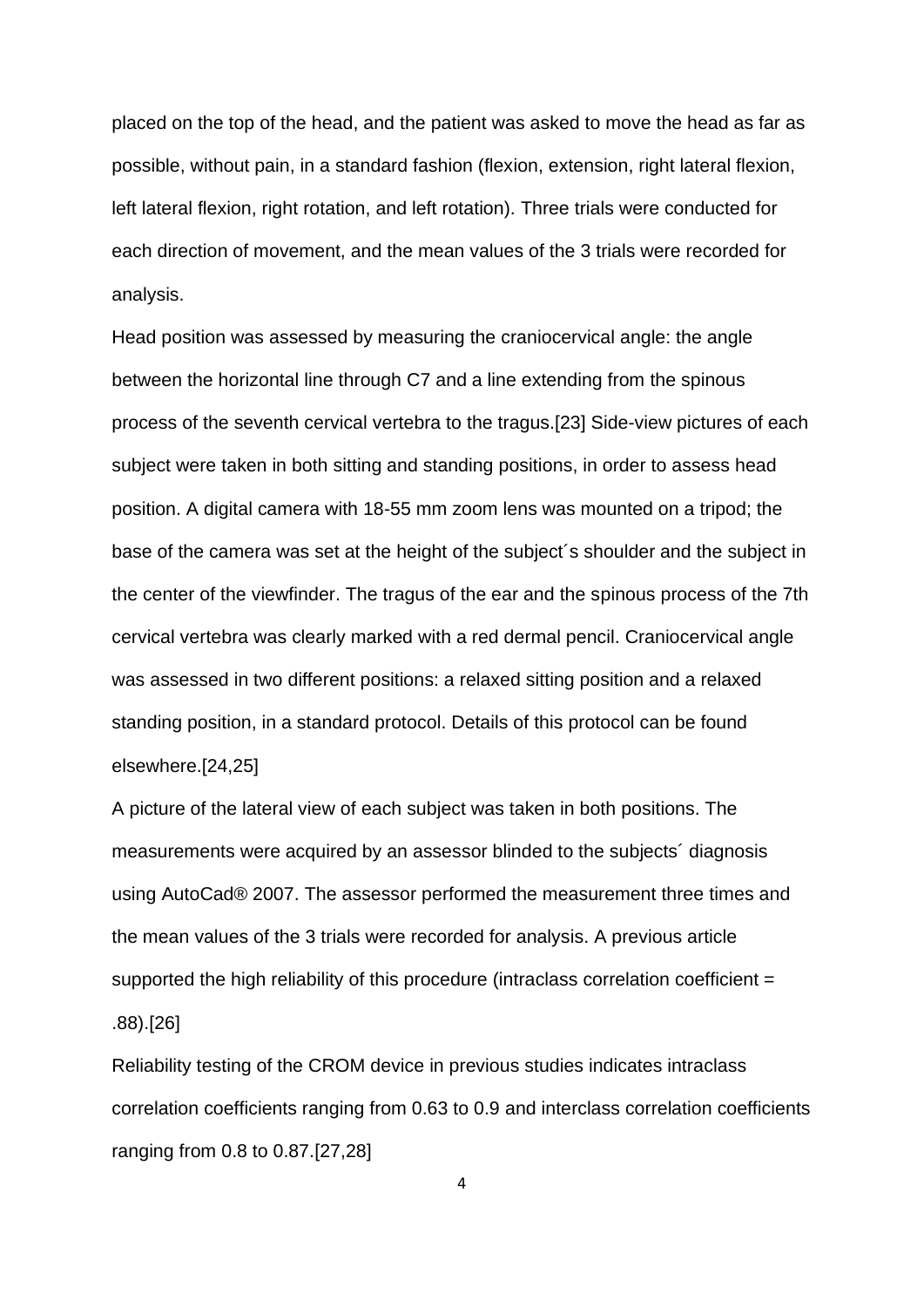Pain, craniocervical angle and cervical range-of-motion data were collected at baseline and immediately after the Kinesio Tape application, by an assessor blinded to the treatment allocation of the patients. Patients were blinded to the treatment allocation and uninformed of what intervention the other group would receive. Therefore, this was a double blinded study.

#### **Allocation**

Following the baseline examination, patients were randomly assigned to receive neuromuscular taping to the cervical spine (experimental group) or a placebo neuromuscular tape application (sham group). Concealed allocation was performed using a computer-generated randomized table of numbers, created prior to the start of data collection by a researcher not involved in the assessment or treatment of patients. Individual, sequentially numbered index cards with the random assignment were prepared. The index cards were folded and placed in sealed opaque envelopes. A second therapist, blinded to baseline examination findings, opened the envelope and proceeded with treatment according to the group assignment. The randomization sequence was guarded by an external consultant, who guaranteed its concealment from all participants in the study; subjects, evaluators and therapist in charge of the interventions. All patients received the Kinesio Tape application the day after the initial examination by the primary author, a certified Kinesio Tape practitioner, who was blinded to patient information.

## **Procedures**

The tape (Cure Tape) used in this study was waterproof, porous, and adhesive. Its color was beige. Tape with a width of 5 cm and a thickness of 0.5 mm was used in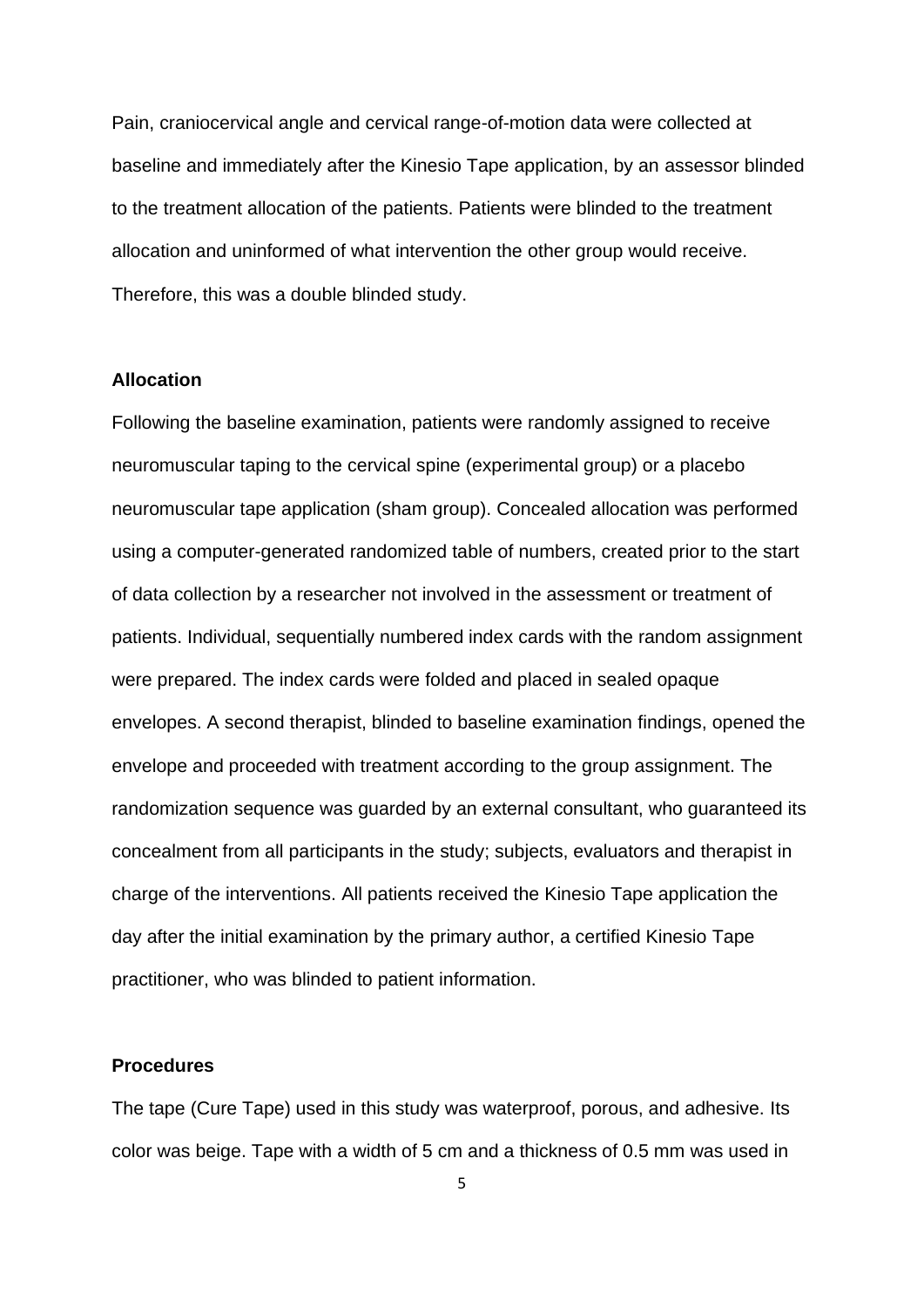both groups. The tape measure was the distance from the acromion process to the hairline at the base of the occiput. The experimental group received a standardized therapeutic Kinesio Tape application described by Kenzo Kase.[7,29] The layer was a Y-strip placed on upper trapezium muscle and applied from the insertion to origin with paper-off tension. Patients were sitting for the application of the Kinesio Tape. A trained physiotherapist applied the tape: the base of the tape was applied just distal and anterolateral to the edge of the acromion process (FIGURE 1A). Each tail of the strip (Y-strip, 2-tailed) was applied with the patients' neck in a position of cervical contralateral side bending and rotation. The superior "Y" tail was applied to the hairline at the base of the occiput (FIGURE 1B). and the inferior "Y" tail to the spinous process of the fourth- fifth cervical vertebra (FIGURE 1C). The paper-off tension tape was applied with approximately 15% stretch. Both upper trapezius muscles were taped.

The sham group received a placebo Kinesio Tape application. The placebo taping consisted of one Y-strip (same material as the real application), applied with no tension. For the placebo taping, the cervical spine of the participants was placed in a neutral position. The base of the tape was applied to acromion process. The superior "Y" tail was applied to the upper-cervical region and the inferior "Y" tail was applied to the spinous process of fourth- fifth cervical vertebra. Both tape applications looked very similar, but the placebo group had no tension applied to the cervical structures

#### **Sample-size determination**

The sample-size calculation was performed using the Spanish software EPIDAT Version 4.0 (Xunta de Galicia, Santiago de Compostela, Spain). The calculation was based on an increase in the differences between proportions ( $p1 = p2$ ) of the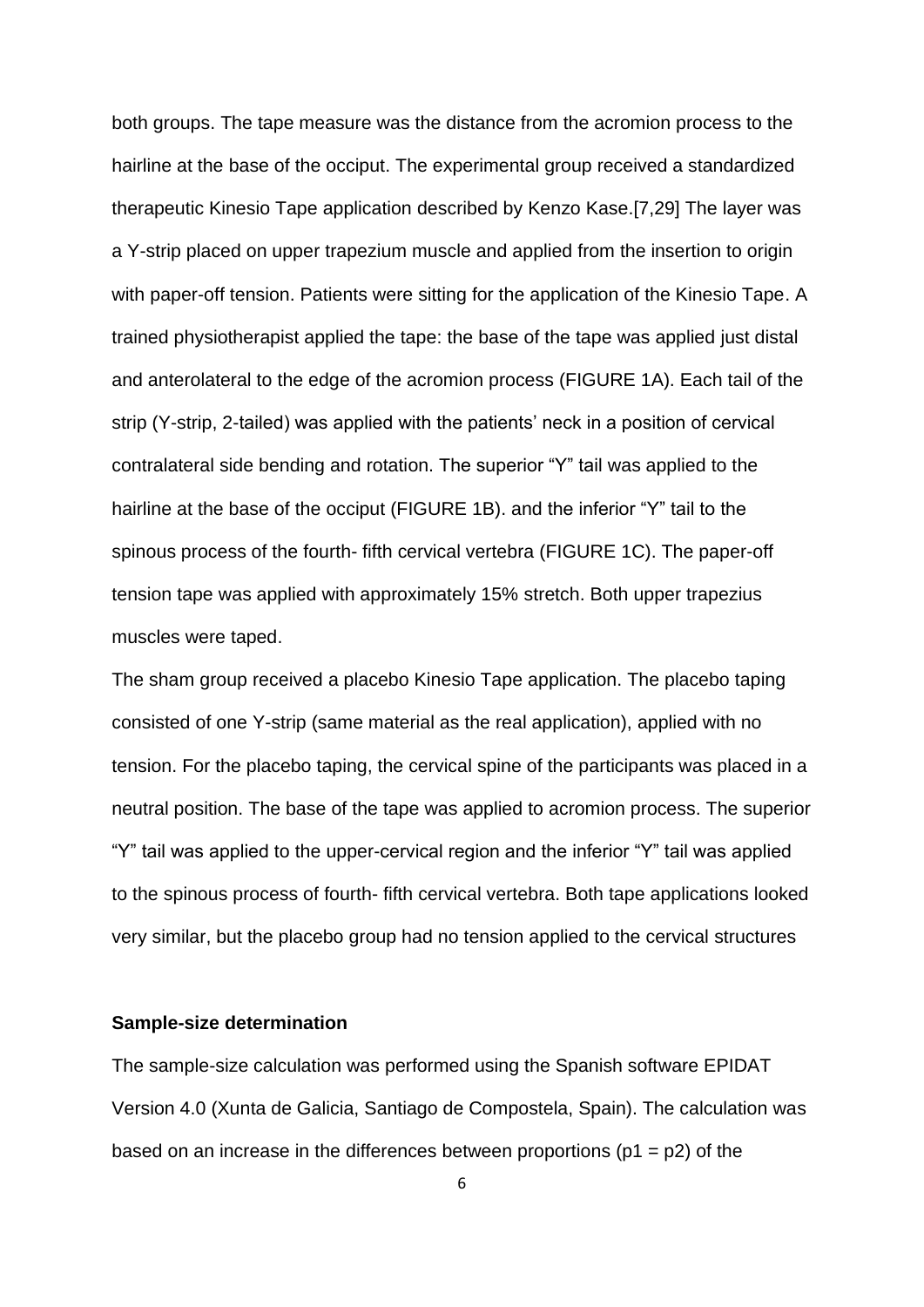variables of about 40%, alpha of 0.05 and beta of 80%. The estimated sample size was 30 patients per group.

### **Statistical analysis**

Data were analyzed with SPSS statistical package (17.0 version). Mean values of the craniocervical angle, all cervical motions, and summation of the results of VAS (results of VAS for each movement were combined to form a single variable) were calculated. Key baseline demographic variables were compared between groups using independent *t* tests. *T* test were used to examine the effects of the treatment on pain, head position and cervical range of motion (flexion, extension, rotation, or lateral-flexion), the dependent variables, with group (experimental or placebo) used as the between-groups variable and time (baseline and immediate posttreatment) as the within-group variable. The hypothesis of interest was the group-by-time interaction at an a priori alpha level equal to .05.

## **RESULTS**

Sixty consecutive patients were screened for possible eligibility criteria. Sixty patients (mean  $\pm$  SD age, 30  $\pm$  5 years; 59% female) satisfied the eligibility criteria, agreed to participate, and were randomized into the real neuromuscular tape  $(n = 30)$  or the sham neuromuscular tape  $(n = 30)$  intervention. The reasons for ineligibility can be found in (FIGURE 2), which provides a flow diagram of patient recruitment and retention. Baseline characteristics between the groups were similar for all variables (TABLE 1).

The group-by-time interaction for the *t*-test was statistically significant for pain recorded by visual analogue scale as the dependent variable ( $t= 6,160$ ;  $P = .00$ ),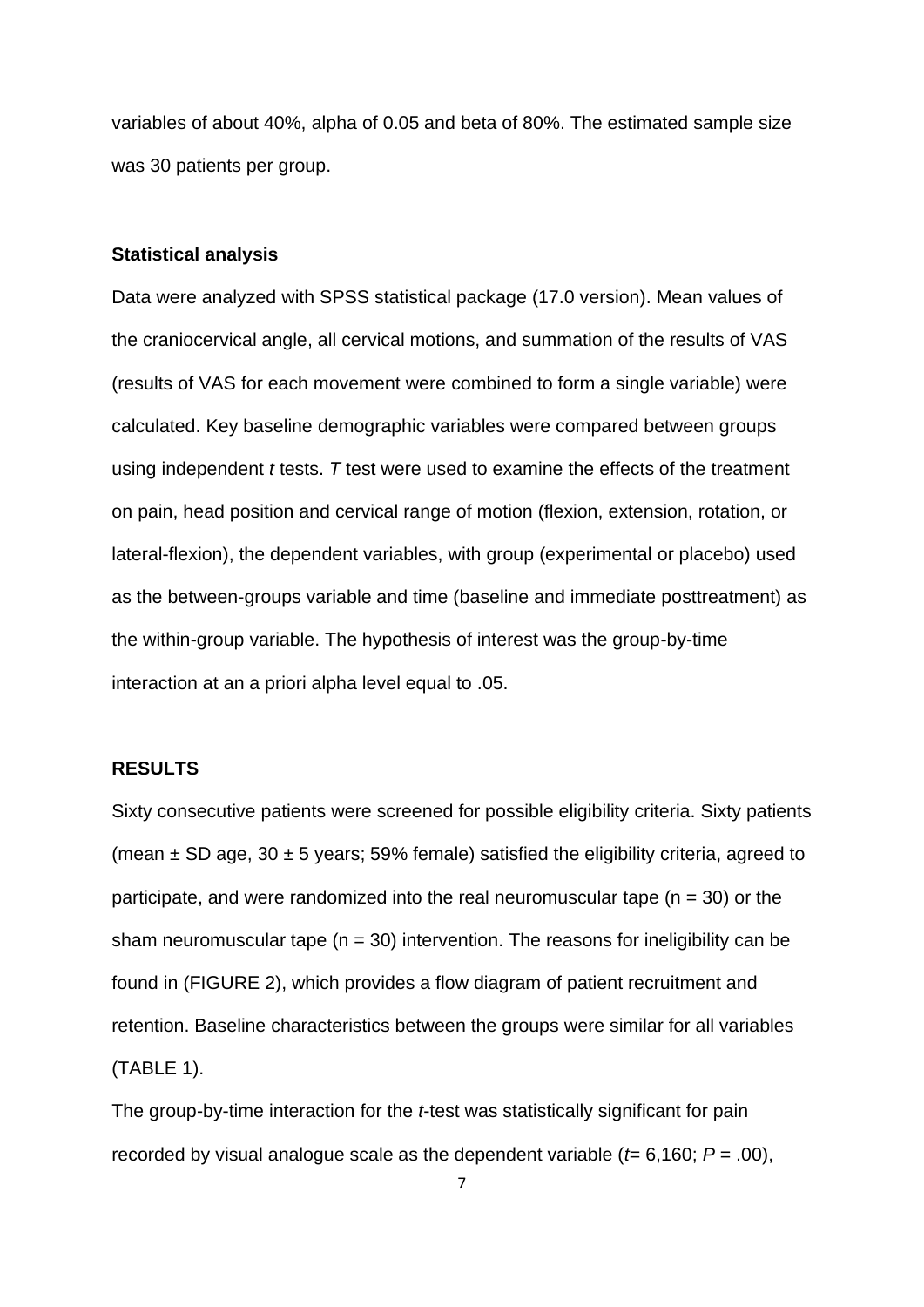indicating that patients receiving neuromuscular taping experienced a significant decrease in pain immediately postapplication. Patients in the experimental group obtained a similar improvement in pain to those in the control group (*t* = 6.575; *P* = .00).

No significant group-by-time interactions were found for head position measured using cranio-cervical angle with the patients sitting (*t*= -.210; *P* = .83) and with the patients standing (*t*= 1,274; *P* = .21).

No significant group-by-time interactions were found for cervical spine range of motion for flexion (*t* = -.456; *P* = .65), extension (*t* = -1,601; *P* = .01), left latero flexion (*t* = - .199; *P* = .85) and right (*t* = -1,796; *P* =.08) and left (*t* = -.090; *P* = .9) rotation. The group-by-time interaction was statistically significant for right latero flexion (*t* = -2,258; *P =* .03) range of motion.

TABLE 2 summarizes within- and between-group differences, with associated 95% confidences intervals for immediate posttreatment for pain, head position and cervical range-of-motion measurements.

## **DISCUSSION**

Several publications discuss the influence of neuromuscular taping applied in different areas of the body. Perez[30] showed how neuromuscular tape application on peroneal and triceps did not change plantar pressure significantly. Even so, Halseth[14] concluded that Kinesio Taping did not improve ankle proprioception in healthy individuals, and therefore did not produce changes in posture. Simsek[31] suggested that Kinesiotaping improved sitting position in cerebral palsy children, changing head alignment and hand and foot position.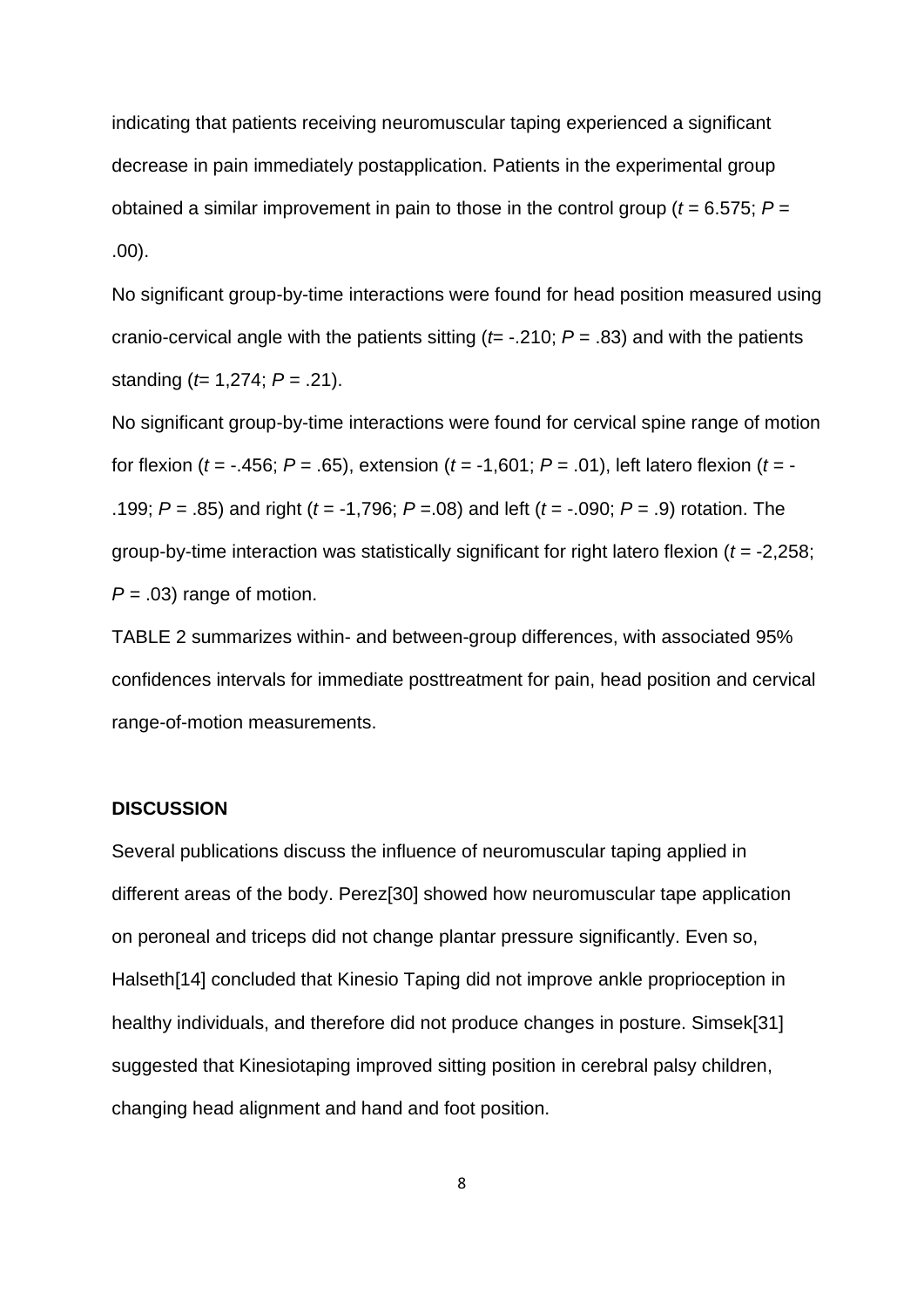The results of the current study demonstrated that patients with chronic mechanical neck pain who received neuromuscular taping exhibited statistically significantly improvement in neck pain immediately following application of the tape. However, the improvement was likely placebo non-tensioned neuromuscular tape application. Our results agree with previous case series that also found a decrease in pain after the application of neuromuscular taping. [10,19]

The results of the present study also challenge the importance of the presence of convolutions in Kinesio Taping for effectiveness of treatment in people with chronic neck pain. According to the creators of the Kinesio Taping Method[6] these convolutions increase blood and lymphatic flow, and aid in reducing pain. Therefore, applying proper tension is one of the key factors for effective treatment.[6] However, the outcome with convolutions was not superior to the control group and so the improvement seen in both groups cannot be due to tape tension. The results of the present study challenge the theory that these convolutions are part of the mechanism. The results of this trial are consistent with the results of two other trials that evaluated the use of Kinesio taping in people with chronic low back pain.[32,33] The current study suggests that neuromuscular taping was as effective as placebo tape for decreasing neck pain in individuals presenting with chronic mechanical neck pain. One possible mechanism by which taping induced this change may be related to the neural feedback provided to the patients, which can facilitate their ability to move the cervical spine with a reduced mechanical irritation on the soft tissues. In addition, the tape might have created tension in soft tissue structures that provide afferent stimuli, facilitating a pain-inhibitory mechanism and thereby reducing the pain levels of the patients.[18]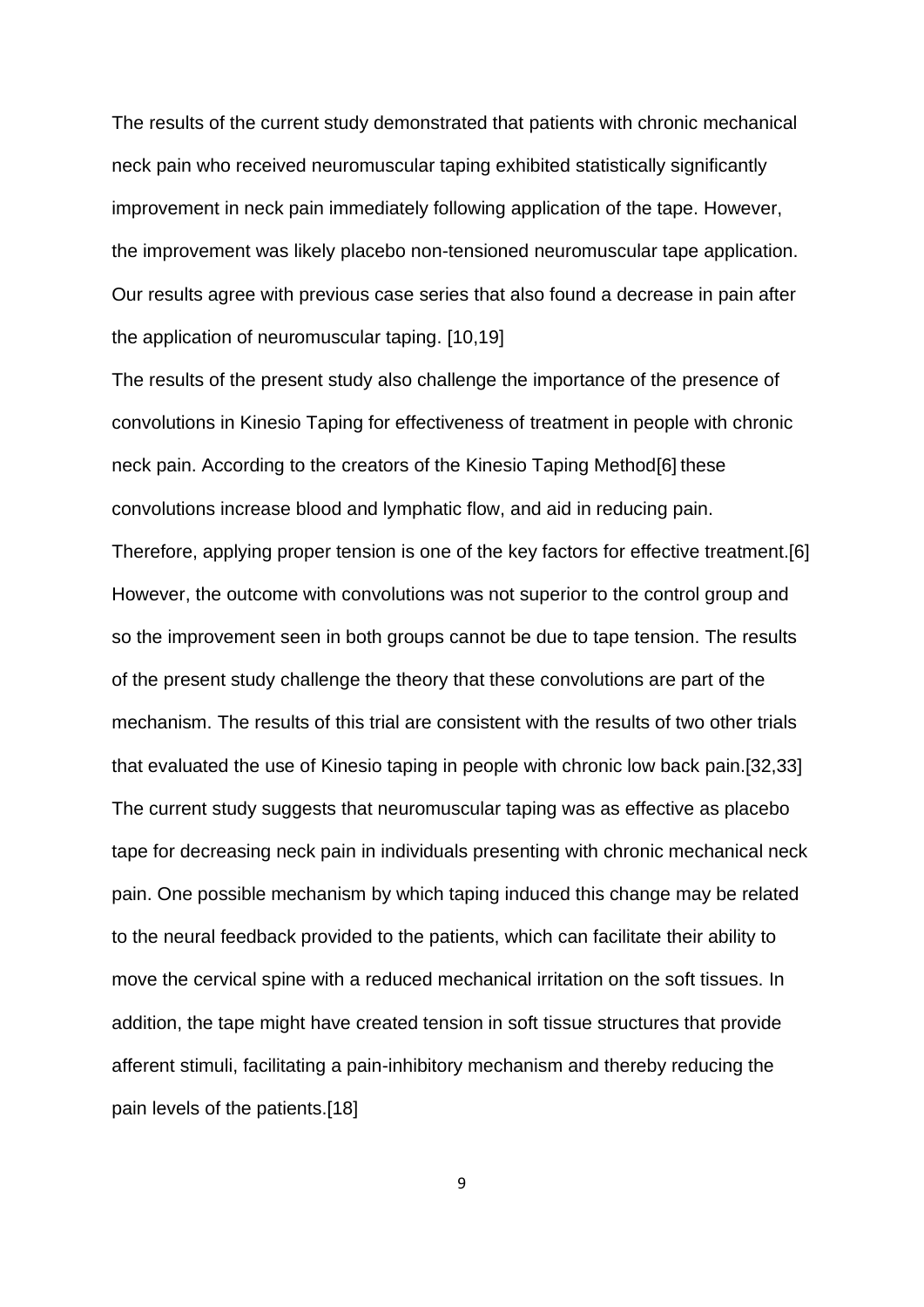Determining the mechanisms by which Kinesio Taping works is admittedly beyond the scope of this study. Nevertheless, a few hypotheses will be proposed to form the basis for possible future study into the mechanism of action for this intervention. In the current study, the main difference between interventions was the presence of tension in the neuromuscular tape for the experimental group compared to an absence of tension for those in the sham group. Further, it is also possible that tape provided afferent stimuli, facilitating pain inhibitory mechanisms (gate control theory), thereby reducing the patients' pain levels. The gate control theory of Melzack and Wall in 1965,[34,35] describes the modulation of sensory nerve impulses and inhibition mechanisms at the central nervous system. It further proposes that the neural mechanisms in dorsal root of the spinal cord function as a gate, which can increase or decrease the flow of nerve impulses from the peripheral fibers to cells of the spinal cord, which project into the brain. Subsequently, the new theory of "neuromatrix", [36,37] also includes central neural processes to the brain. In this sense, the tape (neuromuscular tape or sham tape) may help modulating sensory input, causing a constant proprioceptive stimulation while the patient wearing it, the continuous proprioceptive information cut nociceptive sensation, "close the door".

The current results agreed those previously reported for patients with acute whiplash,[19] although the reduction in neck pain was greater in the current study. Saavedra-Hernandez [20] suggested that Kinesio Tape and cervical spine thrust manipulation had similar effects for reducing pain and disability. However, they did not include a control group; so, they cannot exclude the possibility that changes for both interventions were due to placebo effects or the natural history of the condition.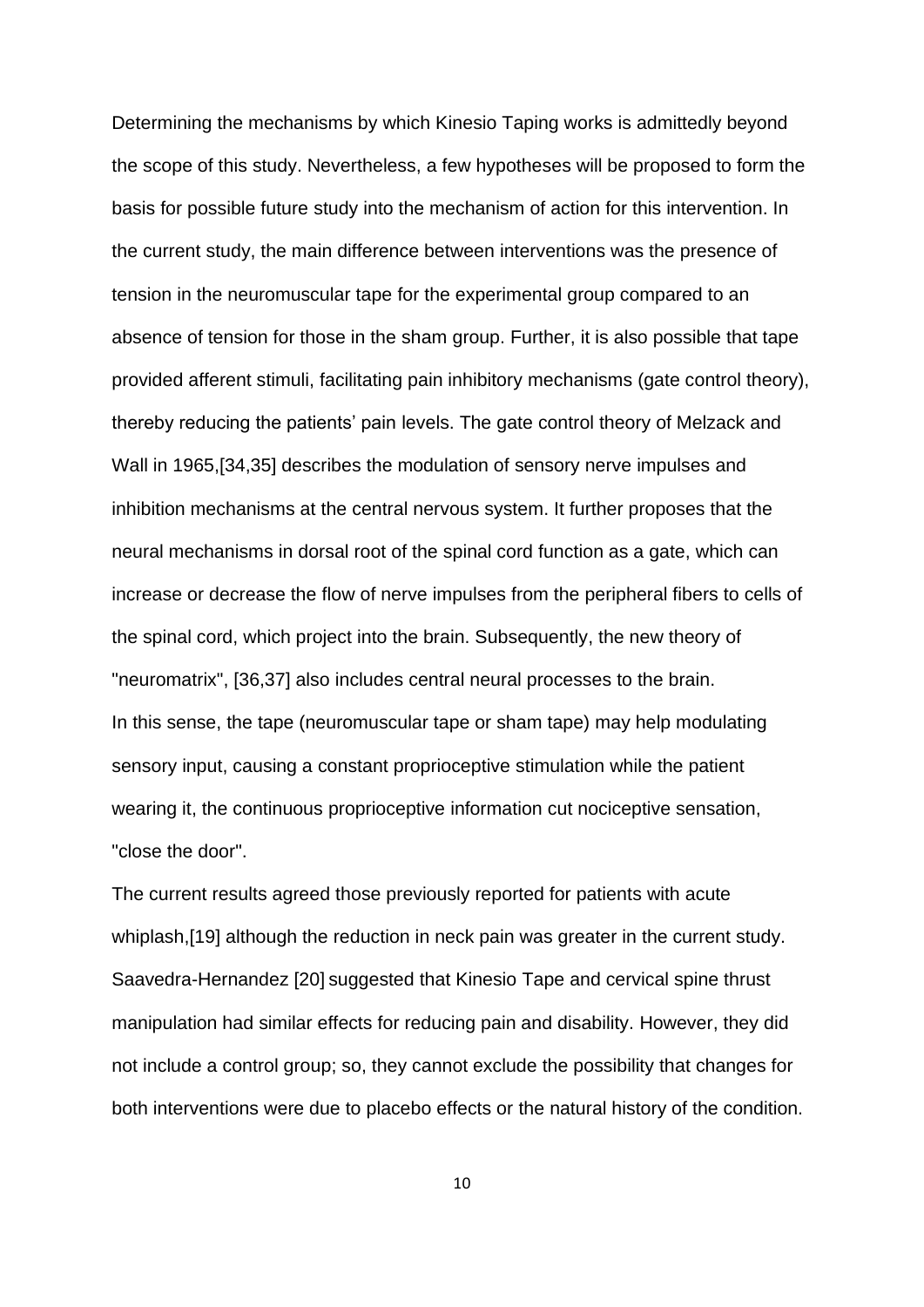Thelen et al [18] also found that Kinesio Taping improved pain-free shoulder range of motion in patients with shoulder pain but had no effect on spontaneous pain or function.

This study also demonstrated that patients with chronic mechanical neck pain who received neuromuscular taping did not exhibited statistically significantly improvements in cervical range of motion immediately following application of the tape. This result is agreed those previously reported for patients with acute whiplash,[19] and with mechanical neck pain,[20] in which the improvement was small and may not be clinically meaningful.

Salvat et al.[17] confirmed it, showing that Kinesio Taping did not improve lumbar flexion.

Finally, this study demonstrated that patients with chronic mechanical neck pain who received neuromuscular taping did not exhibit statistically significantly changes in head position immediately following application of the tape.

Our results agree with one of the most updated systematic reviews of randomized trials which showed that the effects of Kinesio taping were no greater than a sham taping.[38]

Future studies are needed to further elucidate the clinical effects, as well as mechanisms of action, of Kinesio Taping in patients with chronic mechanical neck pain.

There limitations of the current study should be recognized. We used a sample of convenience from one clinic, which may not be representative of the entire population of patients with chronic mechanical neck pain. We only investigated the immediate results of neuromuscular tape application and, therefore, cannot make inferences relative to long-term effects. Further, therapists often use a multimodal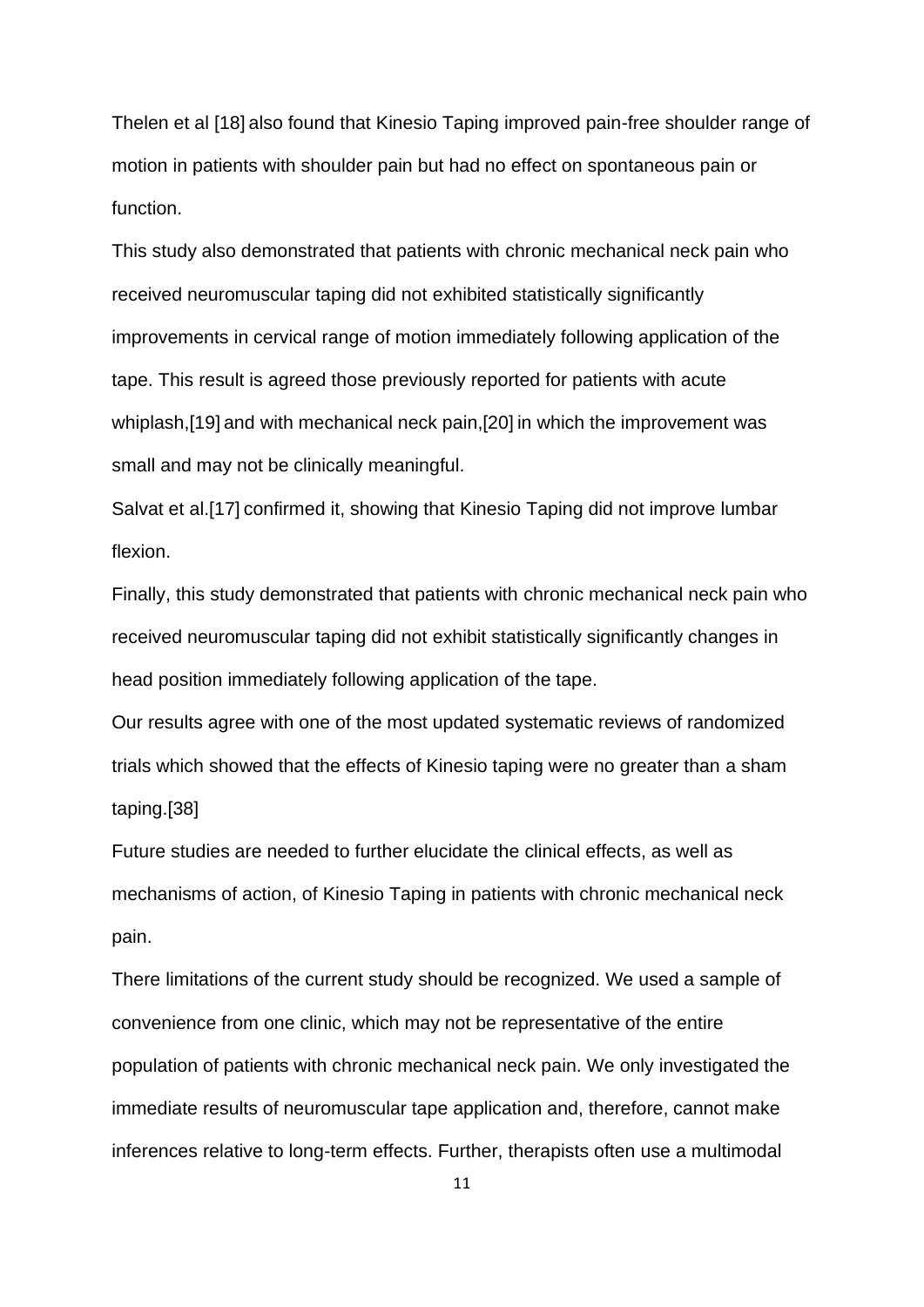approach to the management of patients with chronic mechanical neck pain and would not solely use neuromuscular taping as an isolated intervention. The effects of neuromuscular taping, when used in combination with other interventions, cannot be deduced from the current study. We suggest that future studies investigate if neuromuscular taping enhances outcomes when added to interventions with already proven efficacy, such as active exercise.

### **CONCLUSION**

Patients with chronic mechanical neck pain receiving an application of neuromuscular taping, applied on upper trapezius muscle bilaterally with proper tension, did not exhibit statistically significant improvements immediately following application of the neuromuscular taping in cervical range of motion and craniocervical angle. However, patients with mechanical neck pain who received and application of neuromuscular taping with proper tension or sham neuromuscular taping exhibited similar reductions in neck pain intensity. Future studies should investigate if neuromuscular taping provides enhanced outcomes when added to physical therapy interventions with proven efficacy or when applied over a longer period.

## **KEY POINTS**

**Findings:** Patients with chronic mechanical neck pain receiving an application of neuromuscular taping exhibited statistically significant improvements in pain levels immediately following application of the tape. However, the improvement was likely sham neuromuscular taping.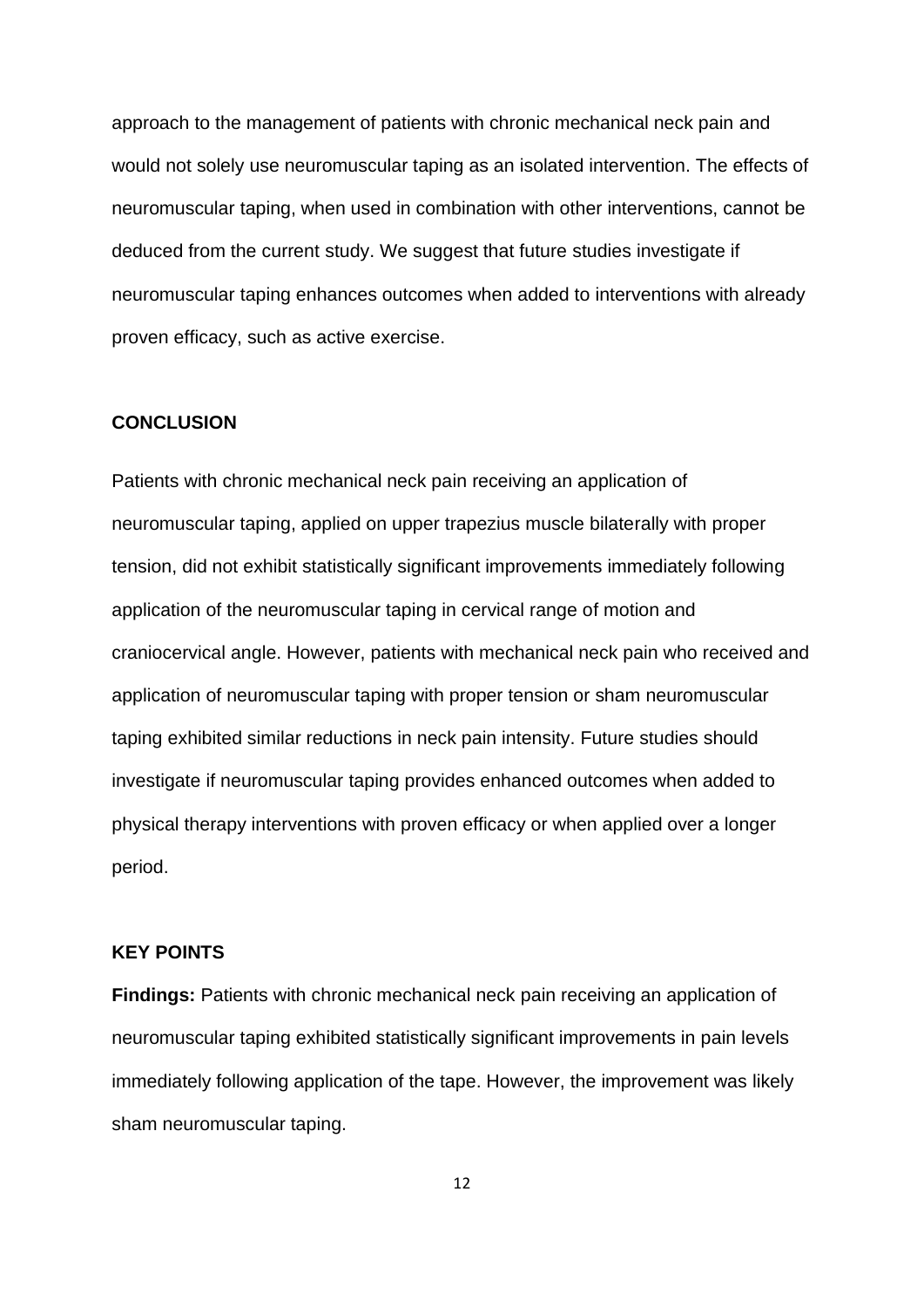**Implications:** The results of this study provide preliminary evidence for the application of neuromuscular taping in the management of patients with chronic mechanical neck pain.

**Caution:** We used a single application of tape, with follow-up immediately after application. Also, the generalizability of the results should be interpreted with caution as all patients were treated by the same therapist.

## **REFERENCES**

- 1. Cote P, Cassidy JD, Carroll L. The prevalence of neck pain and related disability in Saskatchewan adults. *Spine. (Phila Pa 1976)* 1998; 23: 1689- 1698
- 2. Cote P, Cassidy JD, Carroll L. The Saskatchewan Health and Back Pain Survey. *Spine. (Phila Pa 1976)* 1998; 23: 1860-1866.
- 3. Childs JD, Cleland JA, Elliott JM, Teyhen DS, Wainner RS, Whitman JM, Sopky BJ, Godges JJ, Flynn TW. Neck pain: Clinical practice guidelines linked to the International Classification of Functioning, Disability, and Health from the Orthopedic Section of the American Physical Therapy Association. *J Orthop Sports Phys Ther* 2018; 38(9): A1-A34
- 4. Pransky G, Benjamin K, Hill-Fotouhi C, et al. Outcomes in work-related upper extremity and low back injuries: results of a retrospective study. *Am J Ind Med* 2000; 37: 400-409
- 5. Cote P, Cassidy JD, Carroll LJ, Kristman V (2014). The anual incidence and course of neck pain in the general poupulation: a population-based cohort study. *Pain* 2014; 112: 267-273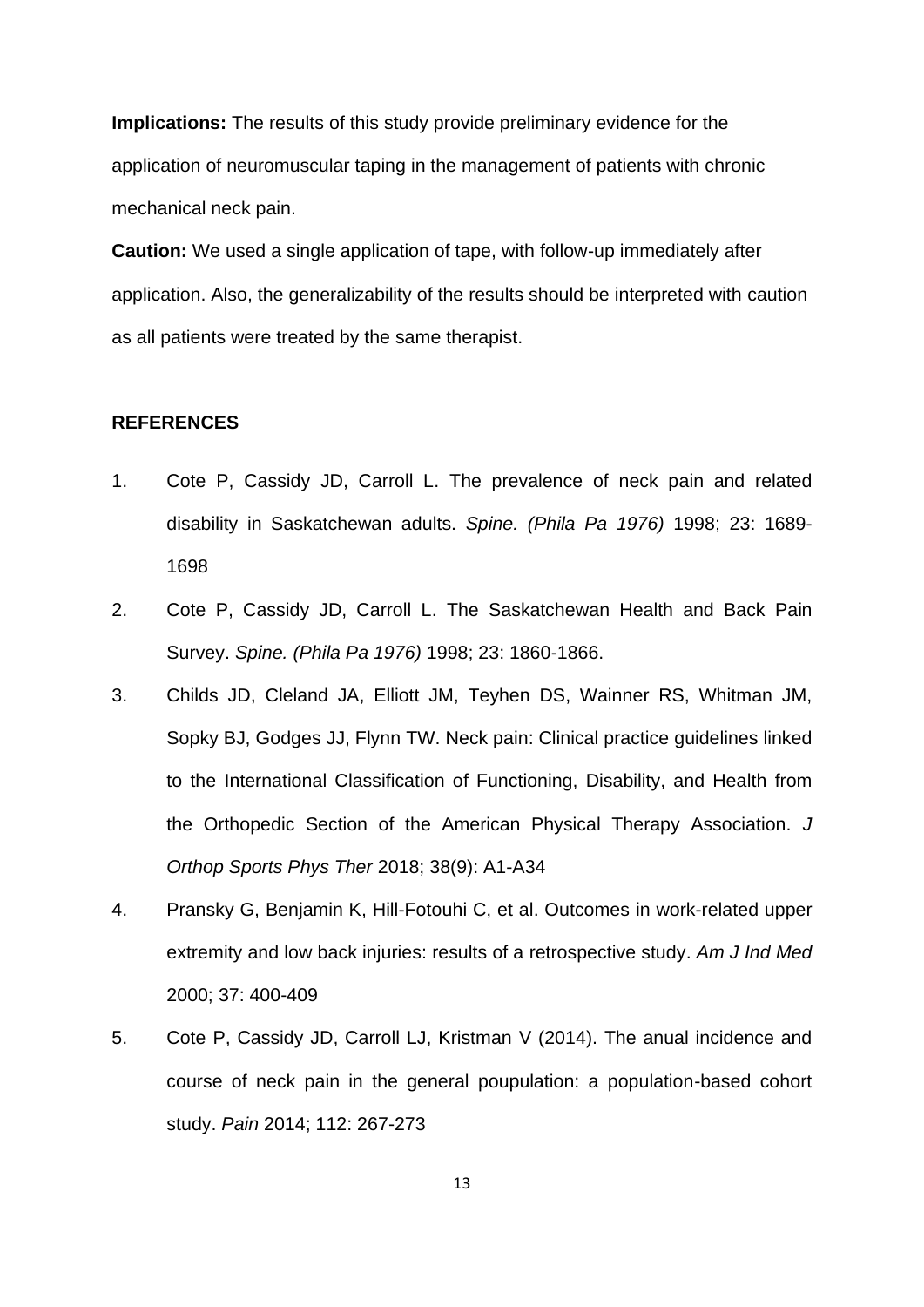- 6. Kase K, Tatsuyuki H, Tomoki O. *Development of KinesioTM Tape. KinesioTM Taping Perfect Manual*. Tokyo: KenIkai Information; 1996
- 7. Kase K, Wallis J, Kase T. *Clinical Therapeutic Applications of the Kinesio Taping Method*. Tokyo, Japan: Ken Ikai Co Ltd; 2003
- 8. Zajt-Kwiatkowska J, Rajkowska-Labon E, Skrobot W, Bakula S, Szamotulska J. Application of kinesio taping for treatment of sport injuries. *Res Yearbook* 2007; 13: 130-134.
- 9. Yasukawa A, Patel P, Sisung C. Pilot study: Investigating the effects of Kinesio Taping in acute pediatric rehabilitation setting. *Am J of Occup Ther* 2006; 60: 104-10.
- 10. Slupink A. Effect of Kinesio Taping on bioelectrical activity of vastus medialis muscle. Preliminary report. *Ortop Traumatol Rehabil* 2007; 9: 644-51
- 11. Osterhues DJ. The use of kinesio taping in the management of traumatic patellar dislocation -a case study. *J Orthop Sports Phys Ther* 2003; 33: 38.
- 12. Yoshida A, Kahavnov L. The effect of kinesio taping on lower trunk range of motions. *Research in Sport Medicine* 2007; 15: 103-112.
- 13. Halseth T, McChesney J, DeBeliso M, Vaughn R, Lien J. The effects of Kinesio Taping on proprioception at the ankle. *Journal of Sports Science and Medicine* 2004; 3, 1-7.
- 14. Hsu Y. The effects of taping on scapular kinematics and muscle performance in baseball players with shoulder impingement syndrome. *J Electromyogr Kinesiol* 2009; 19: 1092-9.
- 15. Kim DH. The effects of taping on the forward head Posture during computer work*. J Korean Acad Fam Med* 2002; 23: 197-204.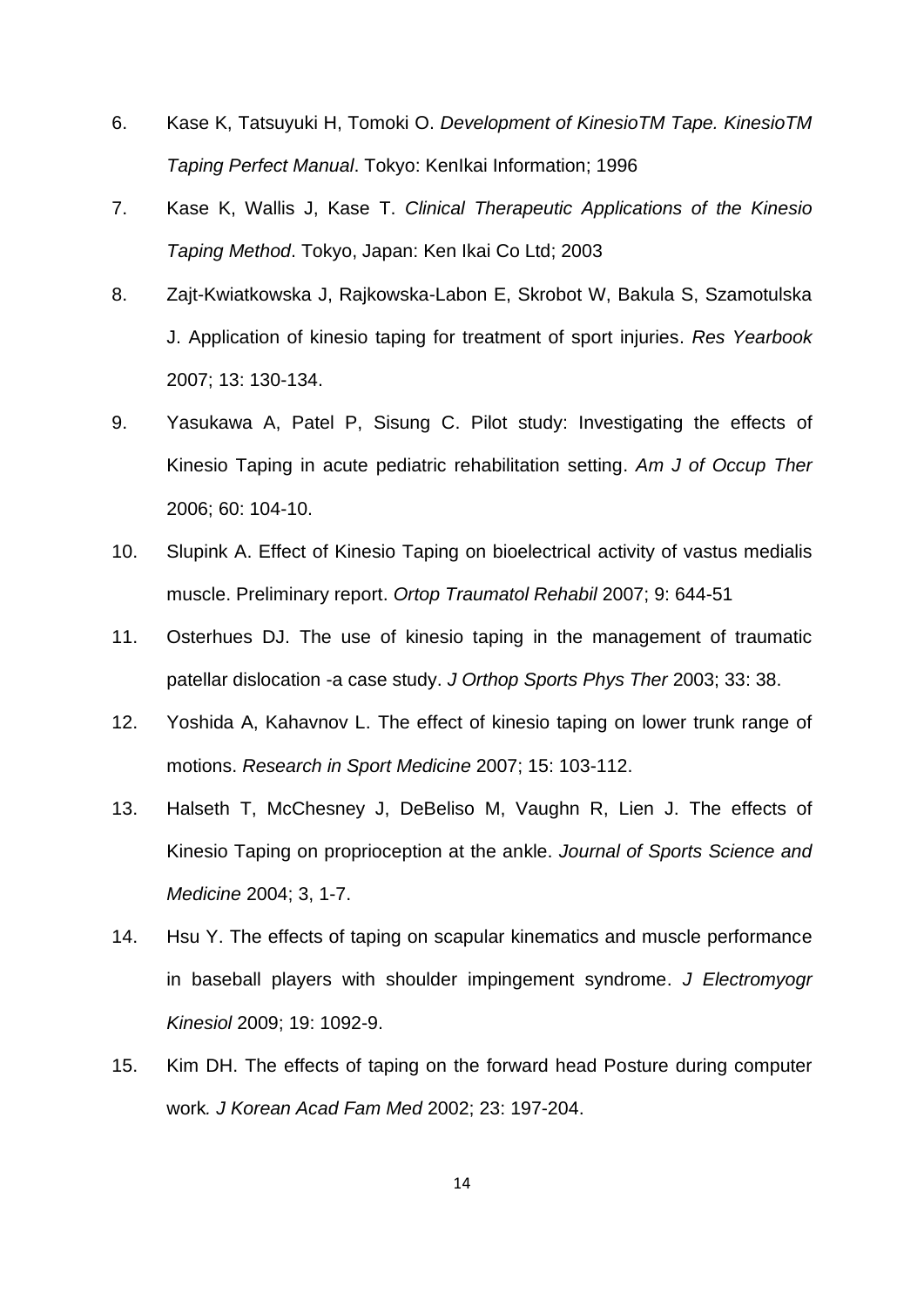- 16. Salvat, I, Alonso A. Efectos inmediatos del kinesio taping en la flexión lumbar. *Fisioterapia* 2010; 32: 57-65.
- 17. Thelen MD, Dauber JA, Stoneman PD (2008). The clinical efficacy of Kinesio Tape for shoulder pain: a randomized, double-blinded, clinical trial. *J Orthop Sports Phys Ther* 2008; 38: 389-395
- 18. González-Iglesias J, Fernández-de-las-Peñas C, Cleland JA, Huijbregts P, del Rosario Gutiérrez- Vega M. Short-term effects of cervical Kinesio Taping on pain and cervical range of motion in patients with acute whiplash injury: a randomized clinical trial. *J Orthop Sports Phys Ther* 2009; 39: 515-521.
- 19. Melzack R, Wall PD. Pain mechanisms: a new theory. *Science* 1965; 150:971-9.
- 20. Jensen MP, Turbner JA, Romano JM, Fisher LD. Comparative reliability and validity of chronic pain intensity mesures. *Pain* 1999; 83:157-162.
- 21. Wlodyka-Demaille S, Poiraudeau S, Catanzariti JF, Rannou F, Fermanian J, Revel M. The ability to change of three questionnaires for neck pain. *Joint Bone Spine* 2004; 71: 317-326.
- 22. Braun BL, Amundson LR. Quantitative assessment of head and shoulder posture. *Arch Phys Med Rehabil* 1989; 70: 322-329
- 23. Fernandez-de-las-Penas C, Alonso-Blanco C, Cuadrado ML, Gerwin RD, Pareja JA. Trigger points in the suboccipital muscles and forward head posture in tension-type headache. *Headache* 2006; 46: 454-460.
- 24. Fernandez-de-las-Penas C, Alonso-Blanco C, Cuadrado ML, Pareja JA. Forward head posture and neck mobility in chronic tension-type headache: a blinded, controlled study. *Cephalalgia* 2006; 26: 314-319.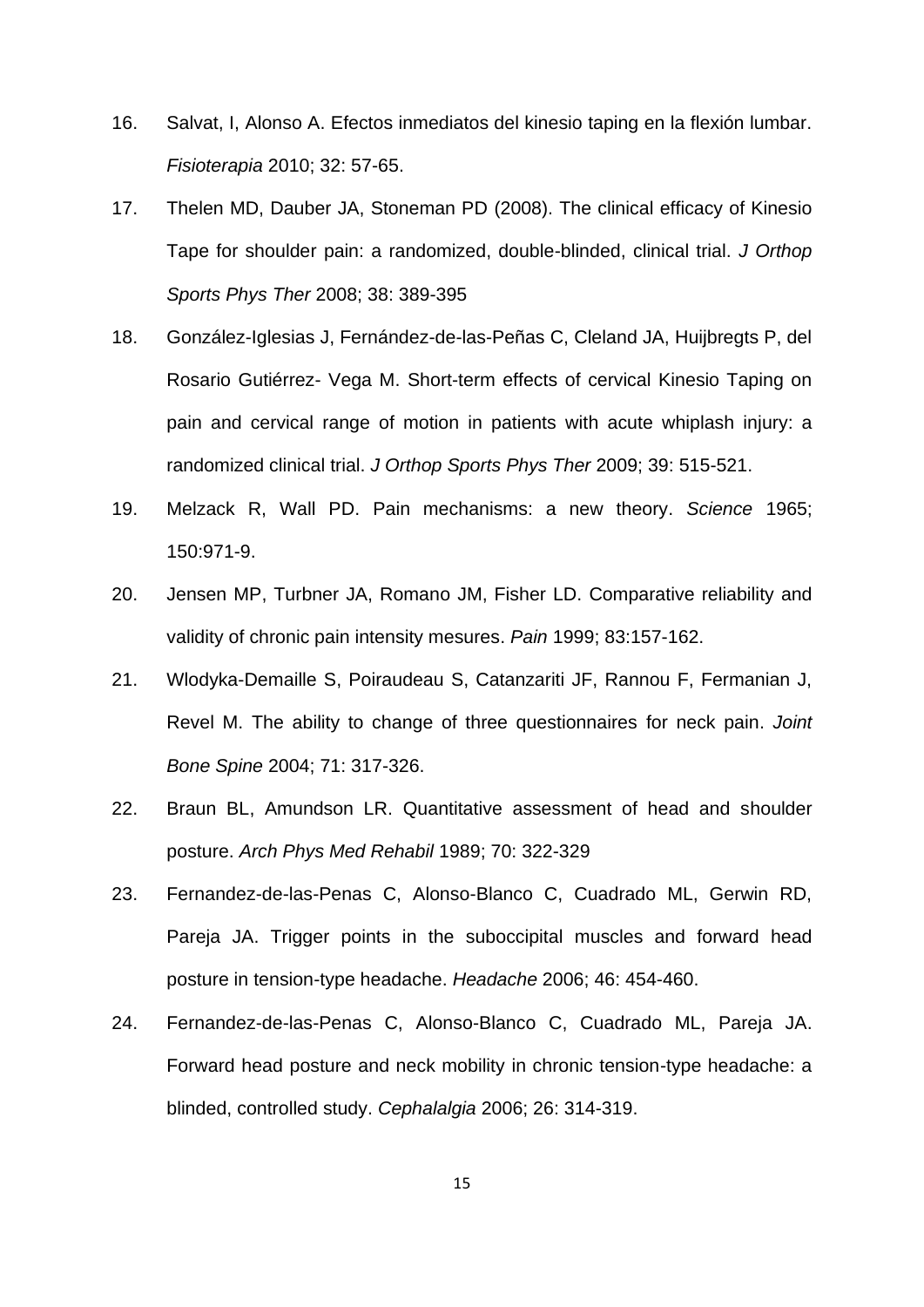- 25. Raine S, Twomey LT. Head and shoulder posture variations in 160 asymptomatic women and men. *Arch Phys Med Rehabil* 1997; 78: 1215-1223.
- 26. Capuano-Pucci D, Rheault W, Aukai J, Brake M, Day R, Pastrick M. Intratester and intertester reliability of the cervical range of motion device. *Arch Phys Med Rehabil* 1991; 72: 338-340.
- 27. Peolsson A, Hedlund R, Ertzaard S, Oberg B. Intra- and inter-tester reliability and range of motion of the neck. *Phys Canada* 2000; 52: 233-242
- 28. Kase K, Wallis J. *The latest kinesio taping method*. Ski-Journal (Tokyo); 2002.
- 29. Pérez P, Gascó J, Merino M.A, Sandá A, Moll R, Castillo Antúnez V. Influencia del vendaje neuromuscular sobre la presión plantar durante la marcha. *Fisioterapia* 2010; 32: 111-115.
- 30. [Şimşek TT,](http://www.ncbi.nlm.nih.gov/pubmed?term=%C5%9Eim%C5%9Fek%20TT%5BAuthor%5D&cauthor=true&cauthor_uid=21401336) [Türkücüoğlu B,](http://www.ncbi.nlm.nih.gov/pubmed?term=T%C3%BCrk%C3%BCc%C3%BCo%C4%9Flu%20B%5BAuthor%5D&cauthor=true&cauthor_uid=21401336) [Çokal N,](http://www.ncbi.nlm.nih.gov/pubmed?term=%C3%87okal%20N%5BAuthor%5D&cauthor=true&cauthor_uid=21401336) [Üstünbaş G,](http://www.ncbi.nlm.nih.gov/pubmed?term=%C3%9Cst%C3%BCnba%C5%9F%20G%5BAuthor%5D&cauthor=true&cauthor_uid=21401336) [Şimşek İE.](http://www.ncbi.nlm.nih.gov/pubmed?term=%C5%9Eim%C5%9Fek%20%C4%B0E%5BAuthor%5D&cauthor=true&cauthor_uid=21401336) The effects of Kinesio® taping on sitting posture, functional independence and gross motor function in children with cerebral palsy. *Disabil Rehabil* 2011; 33: 2058-63.
- 31. Everman W. Effects of elastic taping on selected functional impairments of the musculoligament apparatus. *Komplement Integr Med* 2008; 49: 32-6.
- 32. Castro-Sanchez AM, Lara-Palomo IC, Mataran-Penarrocha GA, Fernandez-Sanchez M, Sanchez-Labraca N, Arroyo-Morales M. Kinesio Taping reduces disability and pain slightly in chronic non-specific low back pain: a randomised trial. *J Physiother* 2012; 58(2): 89–95.
- 33. Parreira PCS, Costa LCM, Takahashi R, Hespanhol Junior LC, da Luz Junior MA, da Silva TM, Costa LOP. Kinesio Taping to generate skin convolutions is not better than sham taping for people with chronic non-specific low back pain: a randomised trial*. J Physiother* 2014; 60: 90-96.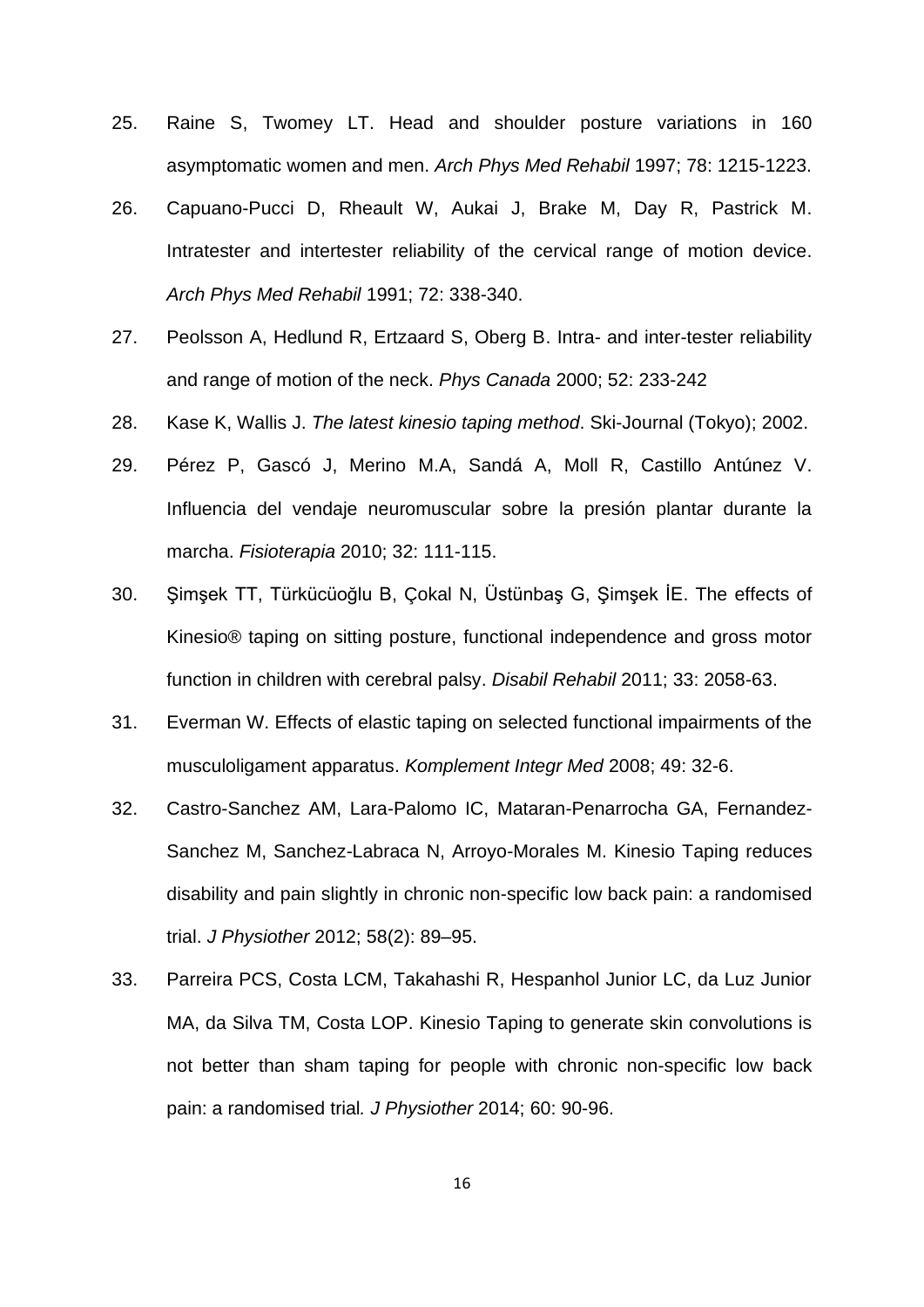- 34. Melzack R, Wall PD. Pain mechanisms: a new theory. *Science* 1965; 150:971-9.
- 35. Melzack R. Myofascial Trigger Points: Relation to acupunture and Mechanisms of Pain. *Arch Phys Med Rehabil* 1981; 62: 114-7.
- 36. Melzack R. Del umbral a la neuromatriz*. Rev Soc Esp Dolor*; 2000; 7, 149-56.
- 37. Melzack R. Pain and the Neuromatrix in the Brain. *Journal of Dental Education* 2001; 65: 1378-82.
- 38. Parreira PdCS, Costa LdCM, Hespanhol Junior LC, Lopes AD, Costa LOP. Current evidence does not support the use of Kinesio Taping in clinical practice: a systematic review. *J Physiother* 2014; 60: 31-39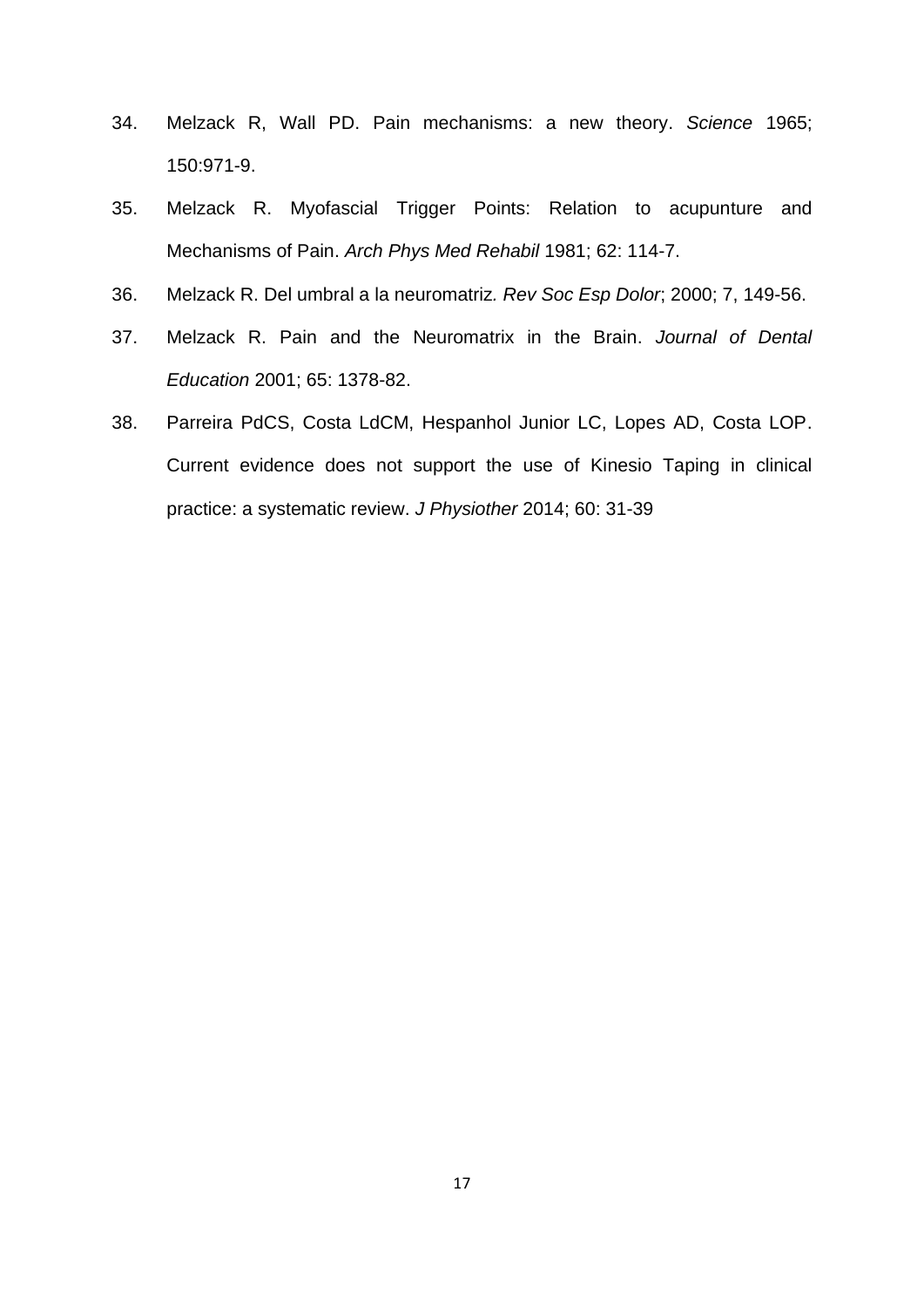|                                     | Control Group                   | <b>Experimental Group</b>       | P Values |
|-------------------------------------|---------------------------------|---------------------------------|----------|
| Gender (male/female)                | 12/18                           | 12/18                           | 1.0      |
| Age $(y)$                           | $30.5 \pm 6.21$                 | $29.6 \pm 3.8$                  | 0.49     |
| Neck pain <sup>t</sup>              | $6.2 \pm 5.4$                   | $6.9 \pm 5.5$                   | 0.84     |
| Craniocervical in sitting position  | $48.3 \pm 6.4$                  | $49.9 \pm 6$                    | .33      |
| Craniocervical in standing position | $49.6 \pm 5.6$                  | $51,2 \pm 5.2$                  | 0.16     |
| Cervical range of motion, deg       |                                 |                                 |          |
| Flexion                             | $56.5^{\circ} \pm 8.6^{\circ}$  | $60.6^{\circ}$ ±12.4°           | 0.14     |
| Extension                           | $68.1^{\circ}$ ± 12.5°          | $70.6^{\circ}$ ±10.2°           | 0.4      |
| Right lateral flexion               | $43.6^{\circ} \pm 7.6^{\circ}$  | $43^{\circ} \pm 10^{\circ}$     | 0.76     |
| Left lateral flexion                | $46.9^{\circ} \pm 7^{\circ}$    | $40.4^{\circ} \pm 10.8^{\circ}$ | 0.53     |
| <b>Right rotation</b>               | $75.7^{\circ}$ ± 18.3°          | $72.5^{\circ} \pm 20.5^{\circ}$ | 0.52     |
| Left rotation                       | $64.9^{\circ} \pm 22.6^{\circ}$ | $62.7^{\circ}$ ± 21.6°          | 0.7      |

# **TABLE 1.** Baseline demographics for both groups\*

\*Data are mean ± SD except for gender. No difference between groups † Measured with VAS (0, no pain; 10, worst pain imaginable)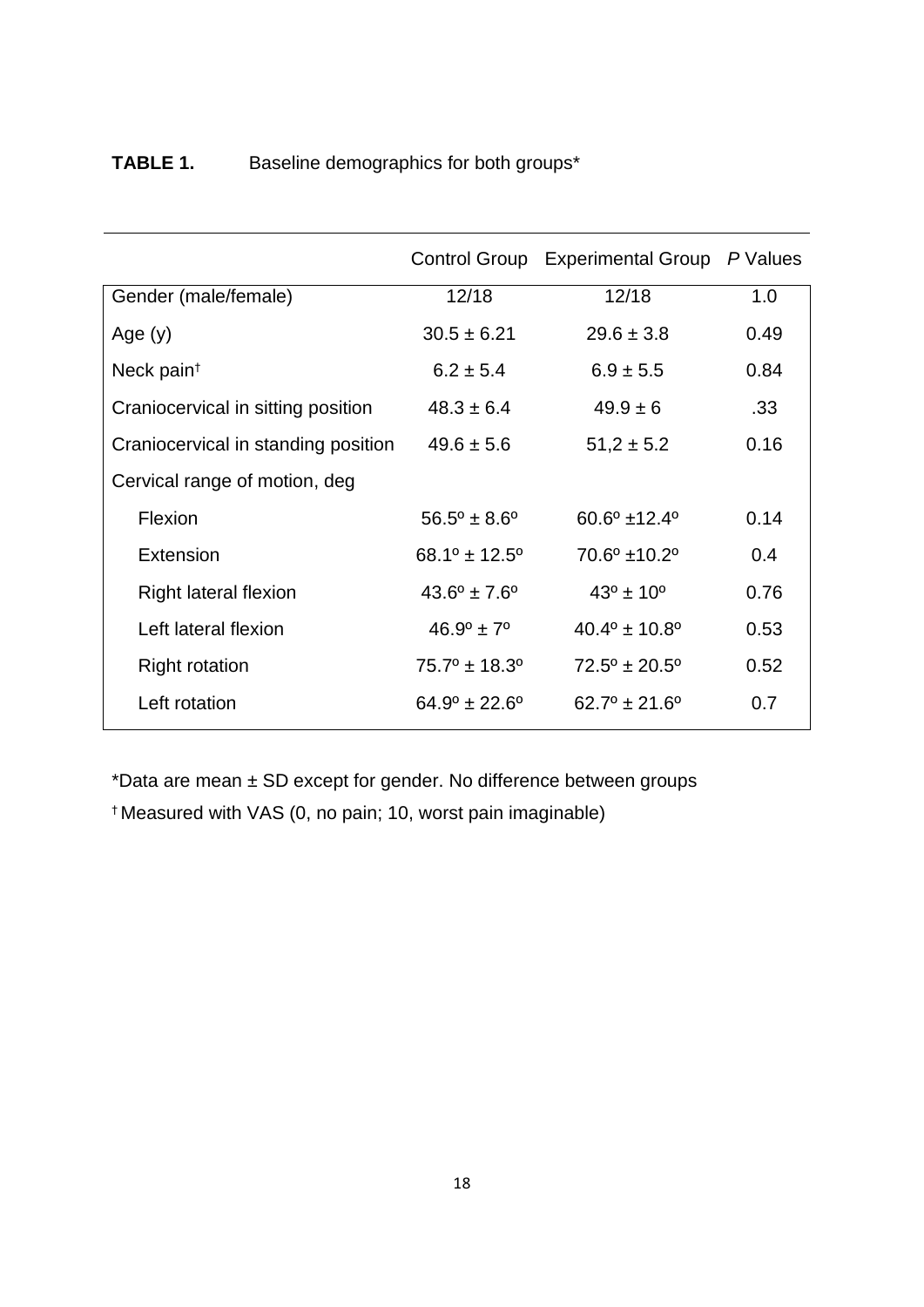**TABLE 2**. Baseline, immediate posttreatment, and changes scores for neck pain and cervical range motion\*

|                              |                 |                 |                          | Between-                  |
|------------------------------|-----------------|-----------------|--------------------------|---------------------------|
|                              |                 |                 |                          | Group                     |
|                              |                 | Immediate       | Within-Group             | Difference in             |
|                              |                 | Post            | Change                   | Change                    |
| Outcome/Group                | <b>Baseline</b> | treatment       | <b>Scores</b>            | <b>Scores</b>             |
| Pain (0-10 points)           |                 |                 |                          | $0.6$ ( $-0.1$ , 1.8)     |
| Experimental                 | $6.9 \pm 5.5$   | 0.6             | 0.00(2.4, 4.5)           |                           |
| Control                      | $6.2 \pm 5.4$   | 0.3             | 0.00(2.7, 4.5)           |                           |
| Craniocervical in            |                 |                 |                          | $0.7$ ( $-2.7$ , $3.9$ )  |
| sitting position             |                 |                 |                          |                           |
| Experimental                 | $49.9 \pm 6.1$  | $50.1 \pm 6.9$  | $0.8$ ( $-2.1, 1.7$ )    |                           |
| Control                      | $48.3 \pm 6.4$  | $49.5 \pm 5.9$  | $0.1$ ( $-2.6$ , $0.3$ ) |                           |
| Craniocervical in            |                 |                 |                          | $0.8$ ( $-2.3$ , $2.9$ )  |
| standing position            |                 |                 |                          |                           |
| Experimental                 | $51,2 \pm 5.2$  | $50.6 \pm 5.3$  | $0.2$ (-3.7, 1.6)        |                           |
| Control                      | $49.6 \pm 5.6$  | $50.3 \pm 5.0$  | $0.1$ ( $-2.4$ , $0.3$ ) |                           |
| <b>Cervical flexion</b>      |                 |                 |                          | $1.8(-1.7, 9)$            |
| $(\text{deg})$               |                 |                 |                          |                           |
| Experimental                 | $60.6 \pm 12.4$ | $61.2 \pm 10.8$ | $0.6$ ( $-3.4$ , 2.1)    |                           |
| Control                      | $56.5 \pm 8.6$  | $57.6 \pm 9.9$  | $0.4$ ( $-3.8$ , 1.7)    |                           |
| Cervical extension           |                 |                 |                          | $0.4$ (-3.6, -7.6)        |
| $(\text{deg})$               |                 |                 |                          |                           |
| Experimental                 | $70.6 \pm 10.2$ | $72.3 \pm 9.8$  | $0.1$ ( $-3.9$ , $0.5$ ) |                           |
| Control                      | $68.1 \pm 12.5$ | $70.3 \pm 11.7$ | $0.06$ (-4.6, 0.1)       |                           |
| Cervical right lateral       |                 |                 |                          | $0.6$ ( $-2.9, 4.9$ )     |
| flexion (deg)                |                 |                 |                          |                           |
| Experimental                 | $42.9 \pm 10$   | $45.2 \pm 8.2$  | $0.03$ (-4.3, -.2)       |                           |
| Control                      | $43.6 \pm 7.6$  | $44.2 \pm 6.9$  | $0.5$ (-2.5, 1.2)        |                           |
| <b>Cervical left lateral</b> |                 |                 |                          | $0.3$ (-2.4, 6.5)         |
| flexion (deg)                |                 |                 |                          |                           |
| Experimental                 | $40.4 \pm 10.8$ | $48.5 \pm 8.9$  | $0.8$ ( $-2.2$ , 1.8)    |                           |
| Control                      | $46.9 \pm 7.0$  | $46.5 \pm 8.5$  | $0.7$ ( $-1.7$ , 2.3)    |                           |
| Cervical right               |                 |                 |                          | $0.9$ (-1,5, 18.2)        |
| rotation (deg)               |                 |                 |                          |                           |
| Experimental                 | $72.5 \pm 20.5$ | $77.7 \pm 20.3$ | $0.08(-11.2, .7)$        |                           |
| Control                      | $75.7 \pm 18.3$ | 69.1 $±18.7$    | $0.06$ ( $-5, 13.7$ )    |                           |
| Cervical left rotation       |                 |                 |                          | $0.7$ ( $-14.2$ , $1.8$ ) |
| $(\text{deg})$               |                 |                 |                          |                           |
| Experimental                 | $62.7 \pm 21.6$ | $62.9 \pm 23.6$ | $0.9$ ( $-5.7, 5.2$ )    |                           |
| Control                      | $64.9 \pm 22.6$ | $64.9 \pm 23.7$ | 0.0(56.4,73.2)           |                           |

\* Values are expressed as mean ± SD for baseline and immediate posttreatment and as mean (95% confidence interval) for within- and between-group change scores.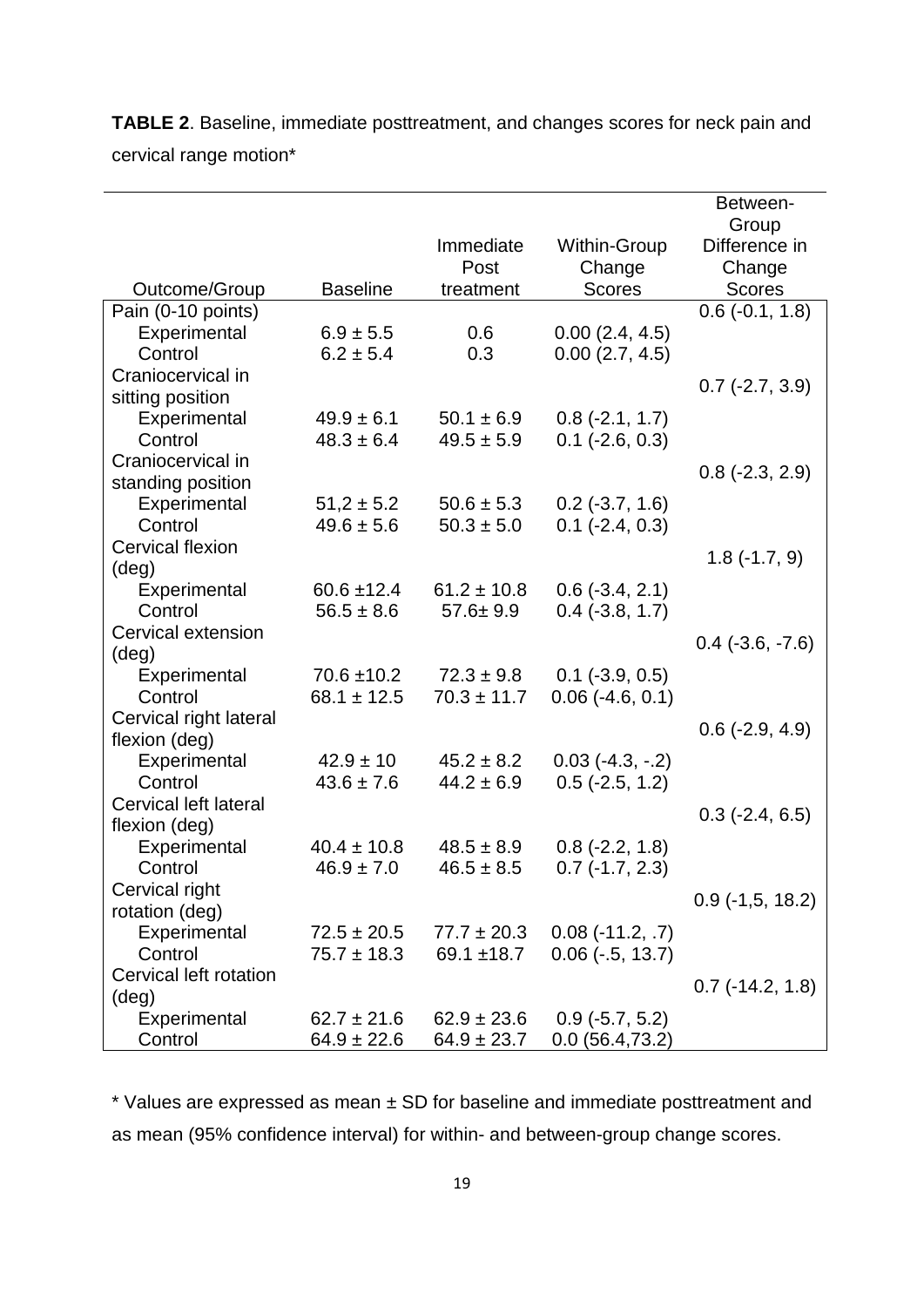**FIGURE 1** The placement of the neuromuscular taping with tension